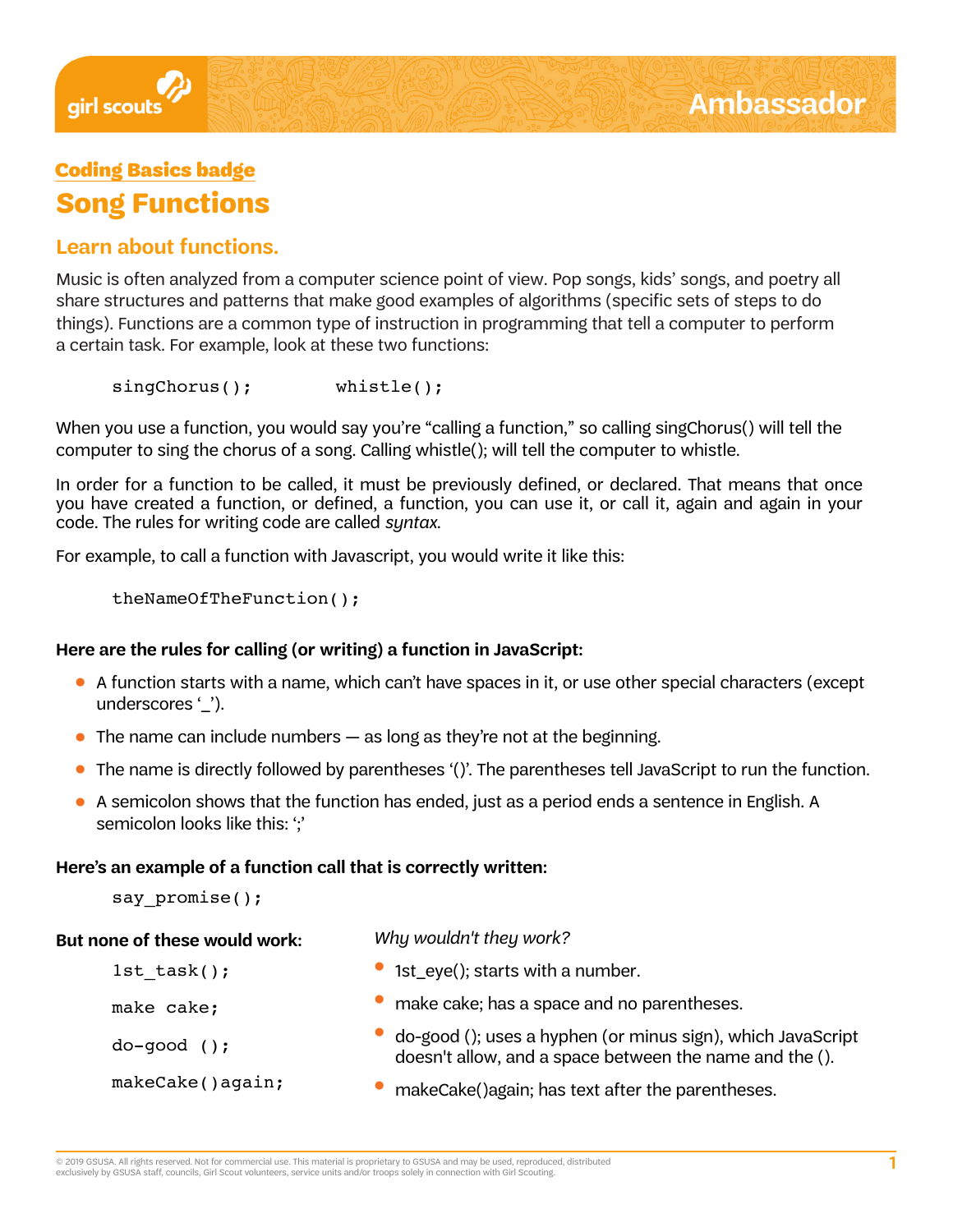

# Coding Basics badge

### **Learn about arguments.**

You can add **arguments** to make your functions more specific. For example:

| $sing()$ ;                      | could sing, but |                                       |                                                 |
|---------------------------------|-----------------|---------------------------------------|-------------------------------------------------|
| sing("This Land Is Your Land"); |                 |                                       | could sing a specific song, and                 |
|                                 |                 | sing("This Land Is Your Land", name); | could sing a specific song to a specific person |

By adding details inside the function, you're using arguments to make it more specific. An argument adds details to the function that are changeable, so the sing() function can then be reused in a number of different ways.

In JavaScript, as with many computer languages, arguments are represented as a list separated by commas inside the parentheses. The order of the arguments is important, because the computer will read and execute them in the order, or **sequence,** they're written.

# **Learn about variables.**

**Variables** hold or "store" information. This makes it easy to reuse information that might be used many times. For example:

```
var person = "Juliette";
waveTo(person);
greet(person);
```
This code is an example of a variable. It gives the computer instructions to do two things: wave to and greet Juliette. If you want to change the person the computer is greeting and waving to, you only need to make a change in one place instead of multiple places in our program. Saving information in variables is a way to make programs more flexible.

In Javascript, the syntax for using a variable follows this form:

```
var person = theNameOfTheVariable = "this is the value";
```
The variable starts with a name, which can't have spaces in it, or use other special characters (except underscores '\_'). The name can use numbers but not at the beginning.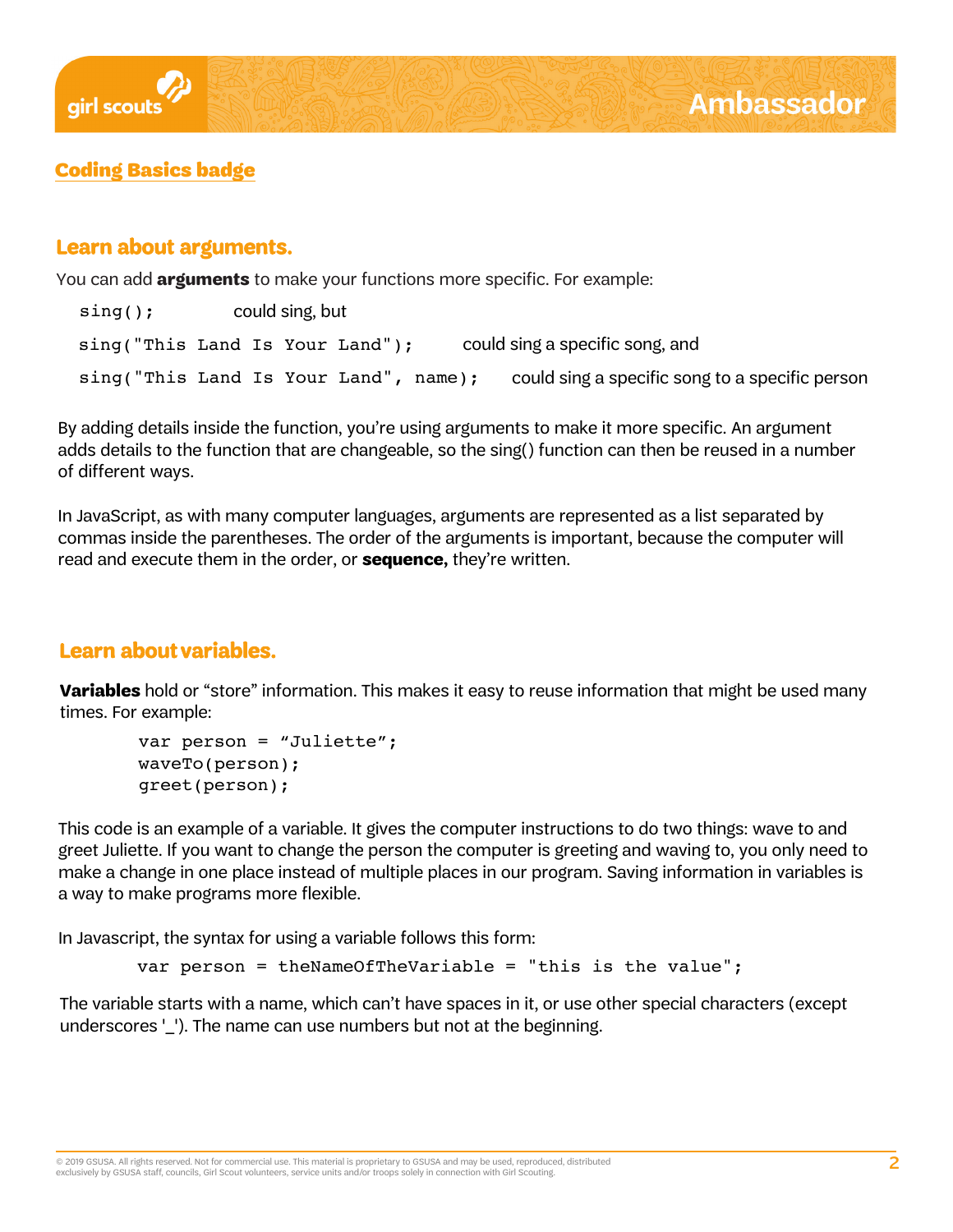

# **Use functions to write pseudocode for a song.**

Fill in the song lyric with a song of your choice on the left side. Then, write the Javascript-style code on the right side.

Use the function sing() to write the code. You might use the same sing function many times but change the arguments for different lyrics. The first argument inside the parentheses is a word or phrase, which can have spaces and punctuation because it's kept inside quotation marks.

For example: sing("This Land Is Your Land") would tell the computer to sing, "This Land Is Your Land."

If needed, checked out the two sample songs, starting on the next page.

| Song Lyrics for | Javascript-style code |
|-----------------|-----------------------|
|                 |                       |
|                 |                       |
|                 |                       |
|                 |                       |
|                 |                       |
|                 |                       |
|                 |                       |
|                 |                       |
|                 |                       |
|                 |                       |
|                 |                       |
|                 |                       |
|                 |                       |
|                 |                       |
|                 |                       |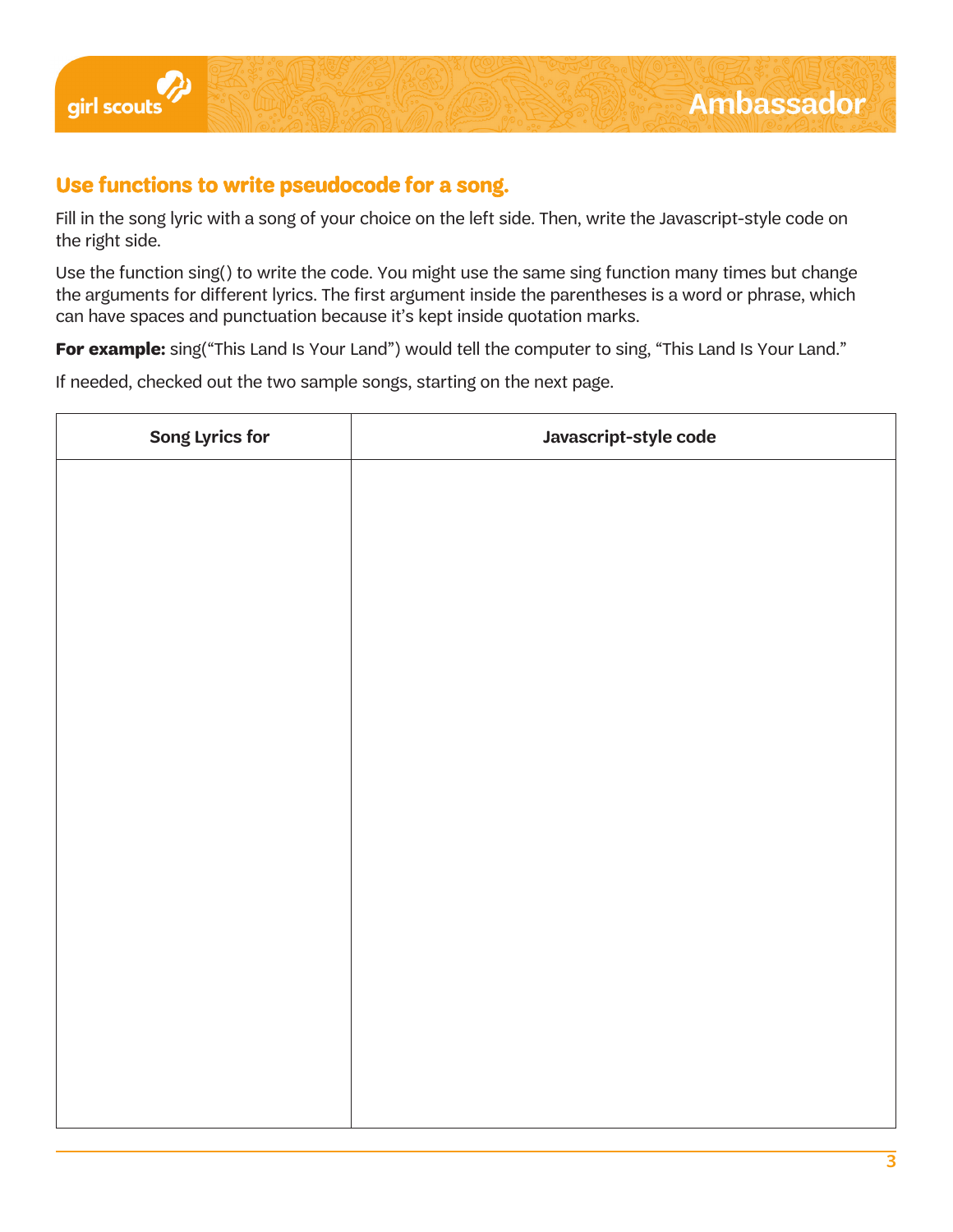

# Coding Basics badge

### **Example 1- "Make New Friends" (2 verses)**

| Song Lyrics for        | Javascript-style code                     |
|------------------------|-------------------------------------------|
| Make new friends,      | var versel = "Make new friends,           |
| but keep the old.      | but keep the old.                         |
| One is silver,         | One is silver,                            |
| the other is gold.     | the other is gold"                        |
| A circle is round,     | var verse $2 = "A circle is round,$       |
| it has no end.         | it has no end.                            |
| That's how long,       | That's how long,                          |
| I will be your friend. | I will be your                            |
| Make new friends,      | friend."                                  |
| but keep the old.      | sing (versel)                             |
| One is silver,         | sing (verse2)                             |
| the other is gold.     | sing (versel)                             |
| A circle is round,     | sing (verse2)                             |
| it has no end.         | //notice that the program is shorter than |
| That's how long,       | the original song lyrics when we use      |
| I will be your friend. | functions and variables!                  |